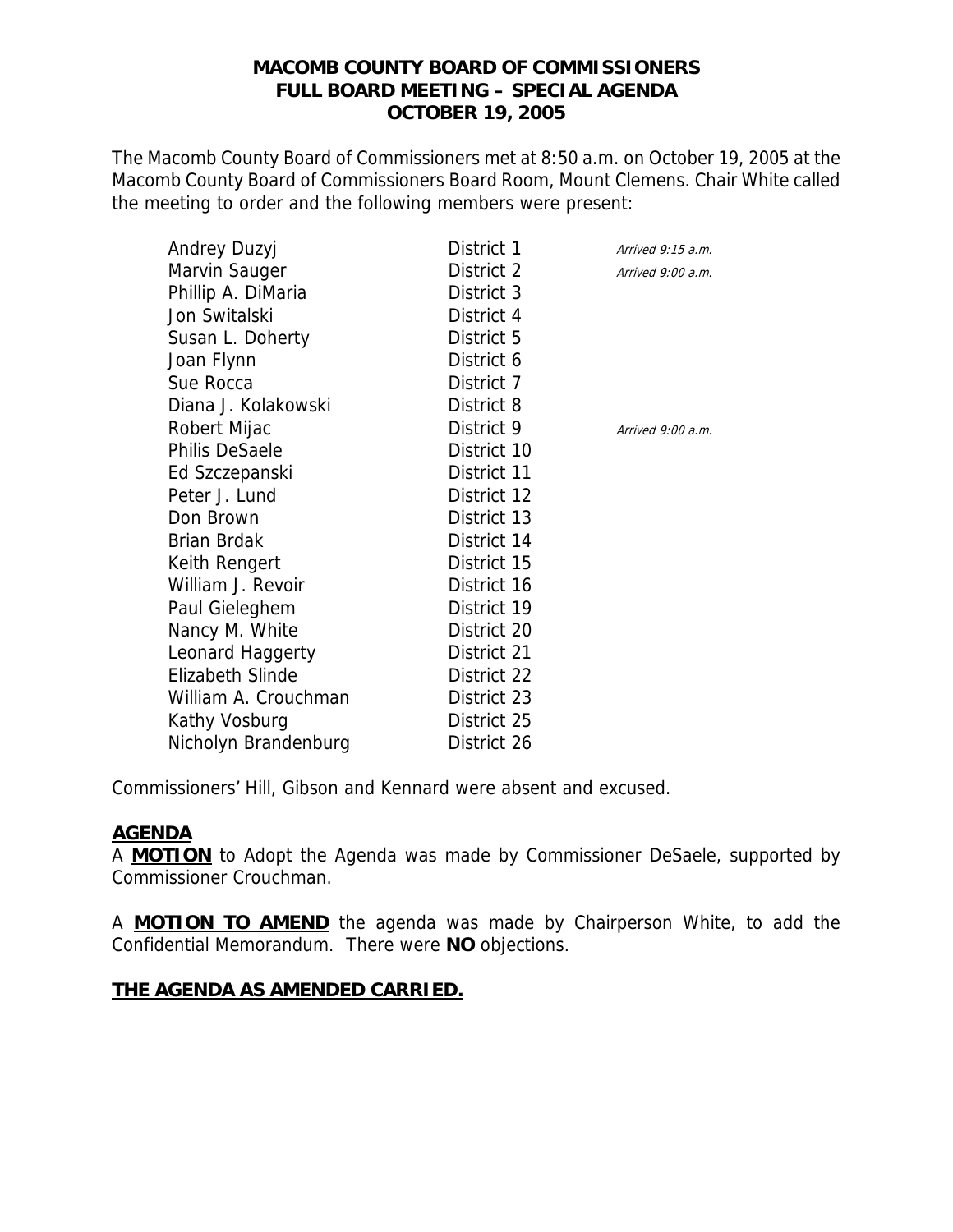MACOMB COUNTY BOARD OF COMMISSIONERS - FULL BOARD – SPECIAL AGENDA October 19, 2005

## **PUBLIC PARTICIPATION**

None

# **PURCHASE PRIOR SERVICE TIME**

A **MOTION** was made by Commissioner DiMaria, supported by Commissioner Haggerty, to approve the purchase of prior service time for employee Michael Coluzzi.

A Discussion ensued and questions were put forth to Mr. Diegel.

**CALL FOR THE QUESTION** to end debate was made by Commissioner DiMaria. A vote was taken, was 2/3's and the debate ended.

**THE MOTION CARRIED,** with Commissioner Brandenburg voting **NO**.

A **MOTION** to go into Executive Session was made by Commissioner Brandenburg, supported by Commissioner Slinde.

### **ROLL CALL VOTE TO GO INTO EXECUTIVE SESSION**

|                    | <b>YES</b><br><b>NO</b> |
|--------------------|-------------------------|
| <b>BRANDENBURG</b> | X                       |
| <b>BRDAK</b>       | Χ                       |
| <b>BROWN</b>       | χ                       |
| <b>CROUCHMAN</b>   | Χ                       |
| <b>DESAELE</b>     | X                       |
| DI MARIA           | X                       |
| <b>DOHERTY</b>     | X                       |
| DUZYJ              | absent                  |
| <b>FLYNN</b>       | X                       |
| <b>GIBSON</b>      | absent                  |
| <b>GIELEGHEM</b>   | X                       |
| <b>HAGGERTY</b>    | X                       |
| <b>HILL</b>        | absent                  |
| <b>KENNARD</b>     | absent                  |
| KOLAKOWSKI         | Χ                       |
| LUND               | Χ                       |
| <b>MIJAC</b>       | X                       |
| <b>RENGERT</b>     | Χ                       |
| <b>REVOIR</b>      | X                       |
| <b>ROCCA</b>       | Χ                       |
| <b>SAUGER</b>      | χ                       |
| <b>SLINDE</b>      | X                       |
| <b>SWITALSKI</b>   | Χ                       |
| <b>SZCZEPANSKI</b> | Χ                       |
| <b>VOSBURG</b>     | Χ                       |
| <b>WHITE</b>       | Χ                       |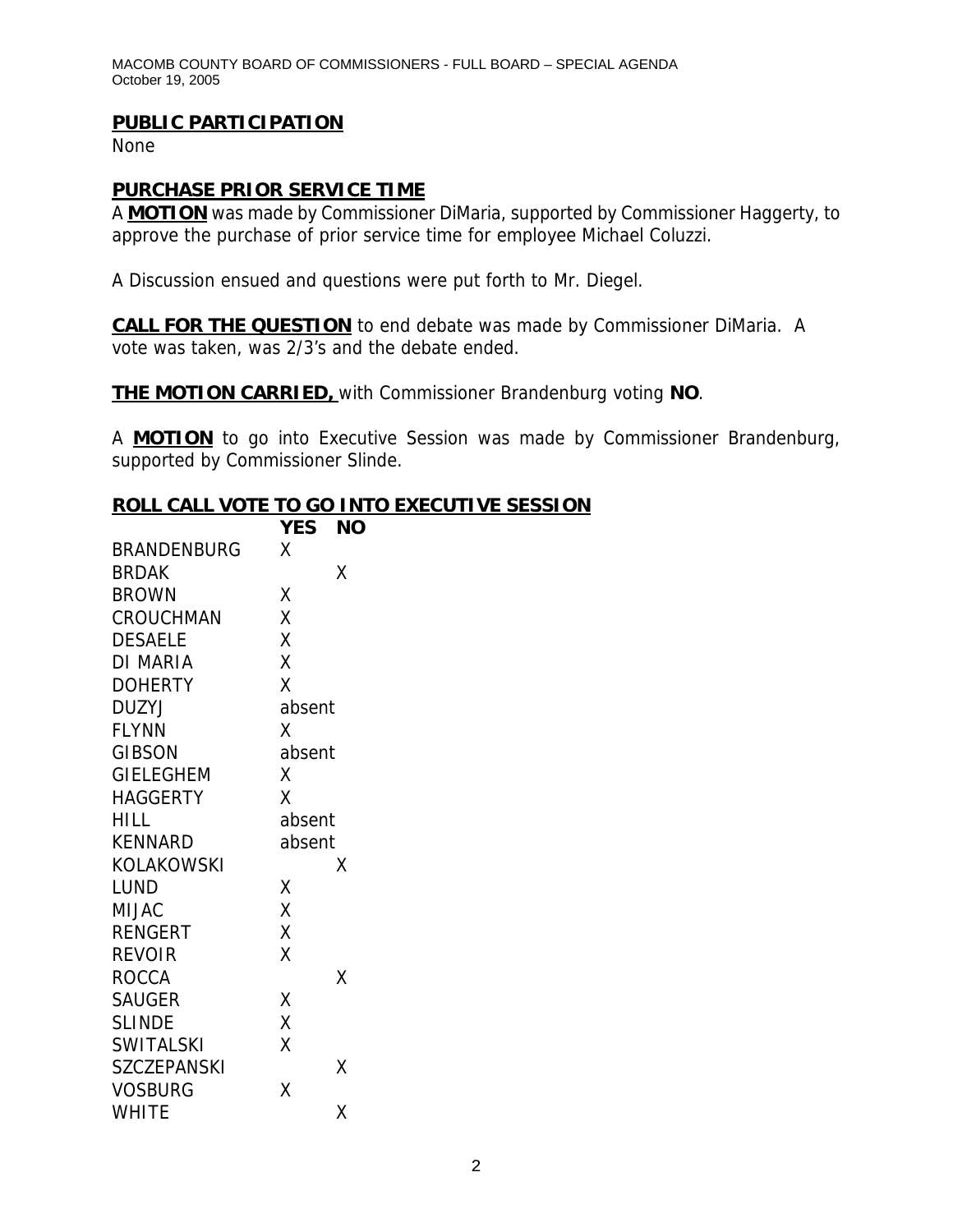MACOMB COUNTY BOARD OF COMMISSIONERS - FULL BOARD – SPECIAL AGENDA October 19, 2005

# **TOTAL 22**

# **THE MOTION TO GO INTO EXECUTIVE SESSION CARRIED UNANIMOUSLY.**

**Board went into Executive Session at 9:01 a.m. Out of Executive Session 10:20 a.m.** 

#### **NEW BUSINESS**

None

# **PUBLIC PARTICIPATION**

None

#### **ROLL CALL ATTENDANCE**

| Andrey Duzyj            | District 1  |
|-------------------------|-------------|
| Marvin Sauger           | District 2  |
| Phillip A. DiMaria      | District 3  |
| Jon Switalski           | District 4  |
| Susan L. Doherty        | District 5  |
| Joan Flynn              | District 6  |
| Sue Rocca               | District 7  |
| Diana J. Kolakowski     | District 8  |
| Robert Mijac            | District 9  |
| <b>Philis DeSaele</b>   | District 10 |
| Ed Szczepanski          | District 11 |
| Peter J. Lund           | District 12 |
| Don Brown               | District 13 |
| Brian Brdak             | District 14 |
| Keith Rengert           | District 15 |
| William J. Revoir       | District 16 |
| Paul Gieleghem          | District 19 |
| Nancy M. White          | District 20 |
| Leonard Haggerty        | District 21 |
| <b>Elizabeth Slinde</b> | District 22 |
| William A. Crouchman    | District 23 |
| Kathy Vosburg           | District 25 |
| Nicholyn Brandenburg    | District 26 |

Commissioners' Hill, Gibson and Kennard absent and excused.

## **ADJOURNMENT**

A **MOTION** TO ADJOURN WAS MADE BY COMMISSIONER SWITALSKI, SUPPORTED BY COMMISSIONER BRDAK, AND THE **MOTION CARRIED.**